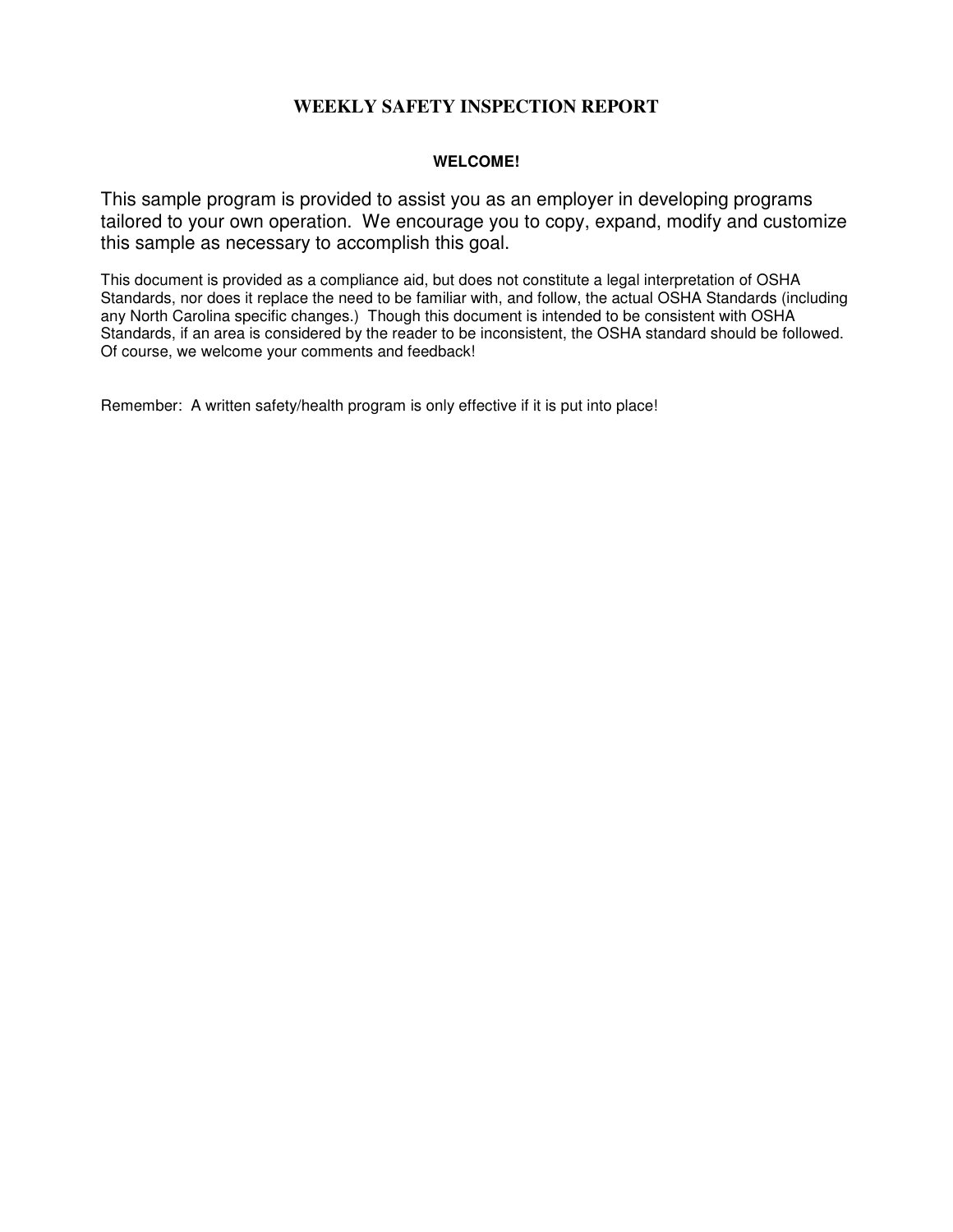# **Weekly Safety Inspection Report**  Jo **Inspected by \_\_\_\_\_\_\_\_\_\_\_\_\_\_\_\_ Date \_\_\_\_\_\_\_\_\_\_\_\_\_\_\_\_\_\_\_\_\_\_\_\_\_**

| ob Name |  |
|---------|--|
|         |  |

**1. Job Information**  • OSHA 300 forms posted and complete? • OSHA poster posted ? • Phone no. for the nearest medical center posted ? • Weekly Safety Meetings up to date? • Work areas properly signed and barricaded? • Is each employee instructed in the recognition and avoidance of unsafe conditions? • Are first aid supplies readily accessible? Is facility for the treatment of injured employees located within 15 minutes of the jobsite, if not, is there an employee trained in first aid at the site? • Are telephone numbers, physicians, hospitals and ambulances conspicuously posted? • Are potable drinking water and toilet facilities available at the site? • Is there protection for bloodborne pathogens? **2. Housekeeping**  • General neatness of work area? • Projecting nails removed or bent over? • Waste containers provided and used? • Passageways and walkways clear? **3. Fire Prevention**  • Adequate fire extinguishers, checked and accessible? Phone no. of fire department posted? • "No Smoking" posted and enforced near flammables? **4. Electrical**  Extension cords or attachments cords with bare wires or missing ground prongs or damaged taken out of service? • Ground fault circuit interrupters being used? • Terminal boxes equipped with required covers? • Are flexible cords and cables protected from damage? • Are unused openings in cabinet boxes and fittings closed? • Are all cabinets, panels and switches located in wet locations enclosed in weather proof enclosures? **5. Hand, Power & Powder Actuated Tools**  • Hand tools inspected regularly? Broken handles and mushroom heads? • Guards in place on machines, such as saws? • Right tool being used for job at hand? • Operators of powder actuated tools are licensed? **6. Fall Protection**  • Safety rails and cables are secured properly? • Employees exposed to fall hazards are tied off? **Y N N/A Comment**

guardrails, safety nets, personal fall arrest system?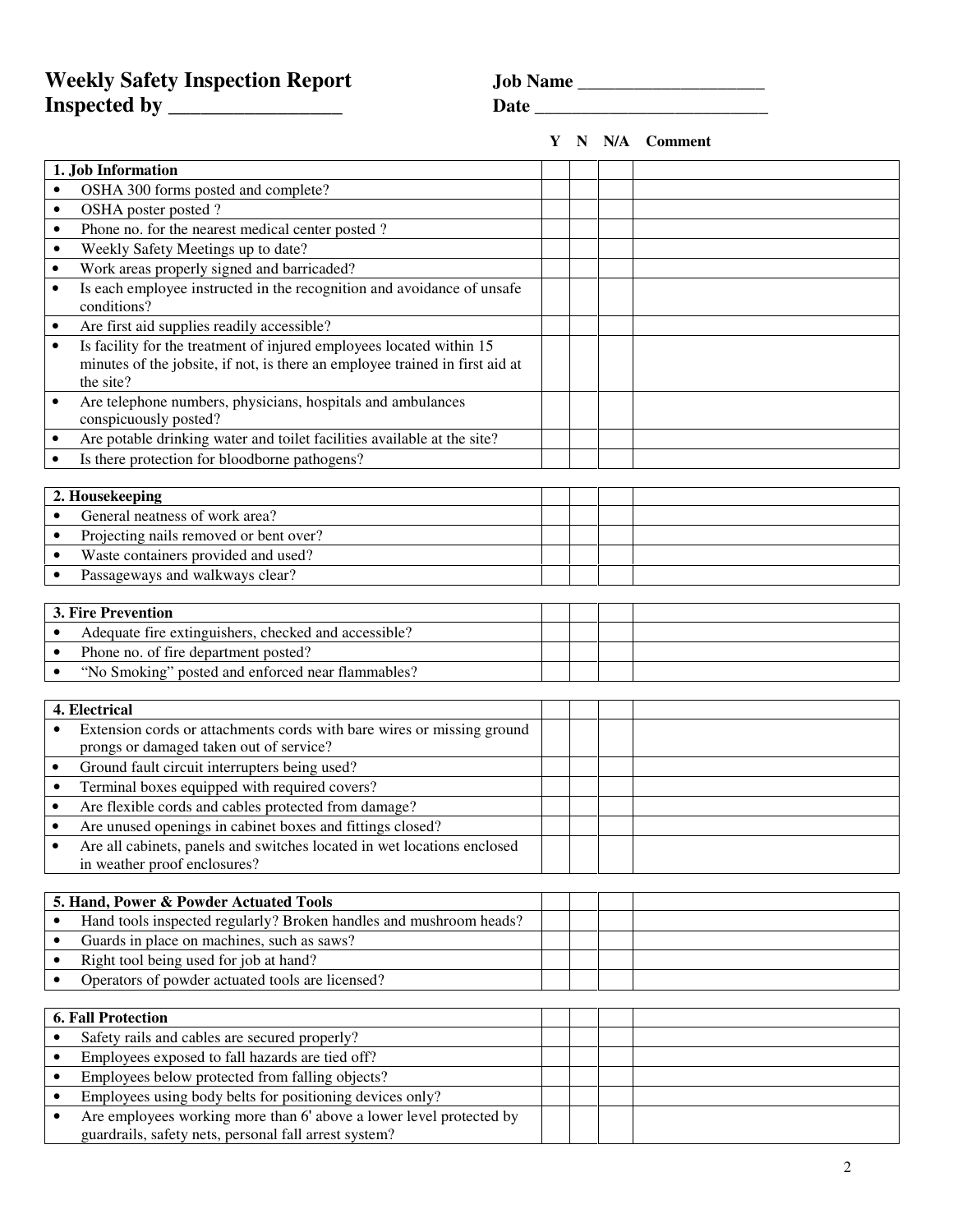### **WEEKLY SAFETY INSPECTION CHECKLIST Y** N N/A Comment

| 7. Ladders |                                                               |  |  |
|------------|---------------------------------------------------------------|--|--|
|            | Ladders extend at least 36" above the landing?                |  |  |
|            | Ladders are secured to prevent slipping, sliding, or falling? |  |  |
|            | Ladders with split or missing rungs taken out of service?     |  |  |
|            | Stepladders used in fully open position?                      |  |  |
|            | No step at top two rungs of stepladder?                       |  |  |
|            |                                                               |  |  |

| 8. Scaffolding                                                  |  |  |  |
|-----------------------------------------------------------------|--|--|--|
| All scaffolding inspected daily?                                |  |  |  |
| Erected on sound rigid footing?                                 |  |  |  |
| Tied to structure as required?                                  |  |  |  |
| Guardrails, intermediate rails, toeboards and screens in place? |  |  |  |
| Planking is sound and sturdy?                                   |  |  |  |
| Proper access provided?                                         |  |  |  |
| Employees below protected from falling objects?                 |  |  |  |

| 9. Floor & Wall Openings |                                                            |  |  |
|--------------------------|------------------------------------------------------------|--|--|
|                          | All floor or deck openings are planked over or barricaded? |  |  |
|                          | Perimeter protection is in place?                          |  |  |
|                          | Deck planks are secured?                                   |  |  |
|                          | Materials are stored away from edge?                       |  |  |

| 10. Material Handling |                                              |  |  |
|-----------------------|----------------------------------------------|--|--|
|                       | Materials are properly stored or stacked?    |  |  |
|                       | Employees are using proper lifting methods?  |  |  |
|                       | Tag lines are used to guide loads?           |  |  |
|                       | Proper number of workers for each operation? |  |  |

| 11. Welding & Burning |                                                               |  |  |  |  |
|-----------------------|---------------------------------------------------------------|--|--|--|--|
|                       | Gas cylinders stored upright and secured?                     |  |  |  |  |
|                       | Proper separating distance between fuels and oxygen?(min 20') |  |  |  |  |
|                       | Burning/welding goggles or shields are used?                  |  |  |  |  |
|                       | Fire extinguishers are nearby?                                |  |  |  |  |
|                       | Hoses and regulators are in good condition?                   |  |  |  |  |

| 12. Personal Protective Equipment            |  |  |  |
|----------------------------------------------|--|--|--|
| Hard hats are being worn?                    |  |  |  |
| Safety glasses are being worn?               |  |  |  |
| Respirators are used when required?          |  |  |  |
| Hearing protection being worn when required? |  |  |  |
| Traffic vests being worn?                    |  |  |  |

| 13. Vehicles                                                                                                                           |  |  |
|----------------------------------------------------------------------------------------------------------------------------------------|--|--|
| Do vehicles, earth moving or compacting equipment with an obstructed<br>view to the rear have a backup alarm or used with an observer? |  |  |
| Do vehicles and earth moving equipment have seat belts and are they<br>used?                                                           |  |  |
| Are flagmen wearing reflectorized garments and using flags, sign<br>paddles or lights?                                                 |  |  |